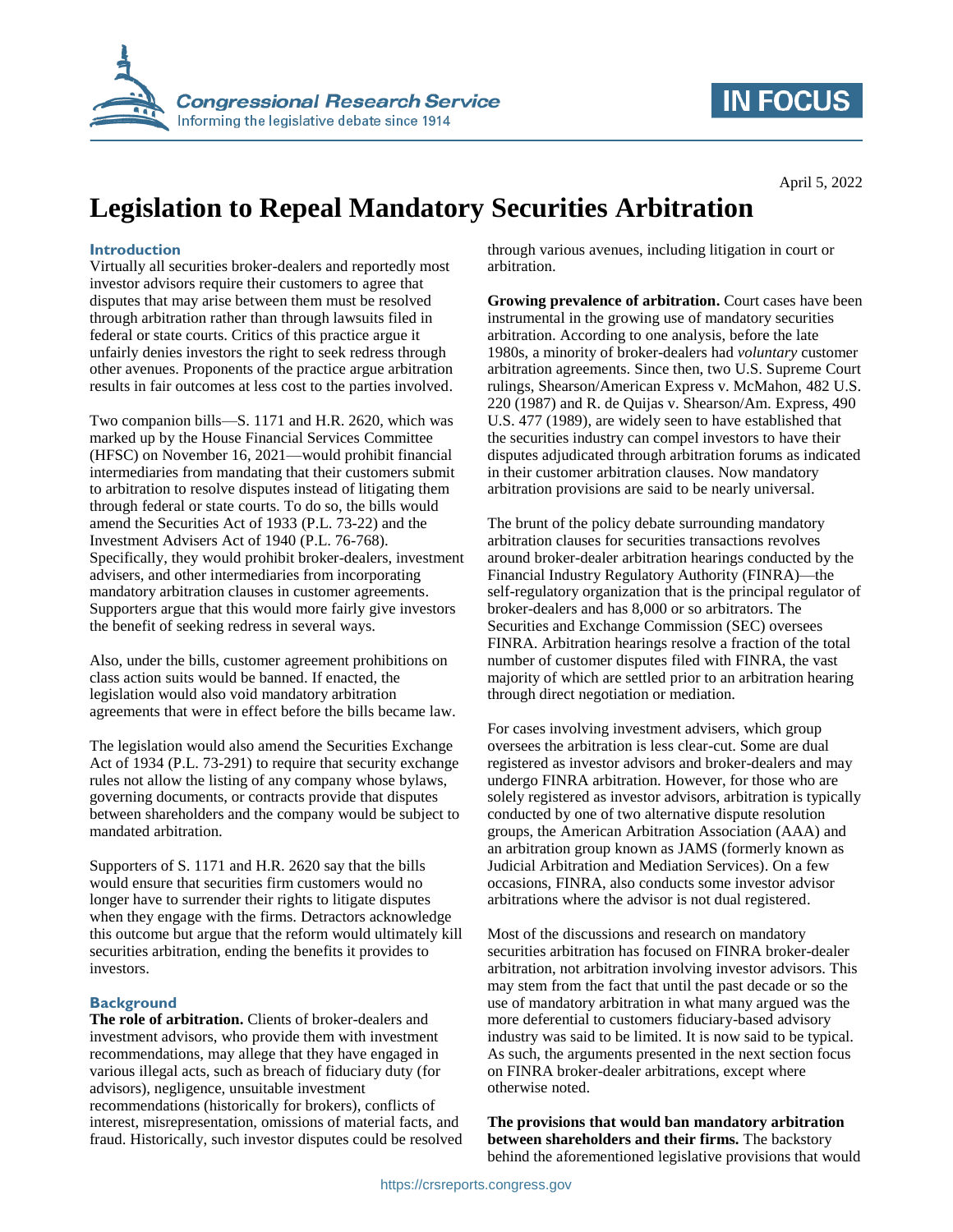ban mandatory arbitration agreements between shareholders and firms dates back several years. At that time, a then-SEC commissioner, some academics, and a number of corporate lawyers expressed support for the SEC's consideration of a policy that would allow public companies to incorporate language into their initial public offerings requiring mandatory arbitration to resolve shareholder disputes. Some observers argued that it would have reversed a longstanding SEC position that such mandatory arbitration arrangements would violate the Securities Exchange Act of 1934. The intent behind initial legislative proposals would largely appear to be that of telling the SEC to stay with the status quo.

Since then, the only public commentary on the subject by SEC officials appears to have been made by SEC Chair Gary Gensler during a May 6, 2021, hearing held by the HFSC. He remarked that the SEC has consistently informed companies that it would not be advisable for them to incorporate mandatory arbitration language into their corporate charters. He explained that the public needs to be able to seek judicial redress.

#### **Arguments that Lend Support to the Legislation**

Support for the bills has come from various groups, including the Americans for Financial Reform (a coalition that supports tighter financial regulation), the North American Securities Administrators Association (NASAA, an association of state and provincial securities regulators), the American Association for Justice (a trial lawyer advocacy group), and the Public Investors Advocate Bar Association (PIABA, a group of attorneys who represent clients in securities cases). Some arguments that lend support to the legislation are

- Section 921 of the Dodd-Frank Wall Street Reform and Consumer Protection Act (P.L. 111-203) gave the SEC rulemaking authority to "prohibit, condition or limit the use of mandatory pre-dispute arbitration agreements" if it finds that doing so protects investors and is in the public interest." (The SEC has not used the authority.)
- At a March 2, 2021, HFSC hearing, Gensler said: "While arbitration has its place, it's also important that investors—or, in that case, customers—have an avenue to redress their claims in the courts."
- In 2019, a national opinion poll of investors found that 83% of respondents indicated that they wanted a choice to pursue their disputes in civil court or in arbitration instead of solely through arbitration. (NASAA)
- If the bills' reforms are adopted, "healthy" competition in the securities dispute arena could result. And courts may not be clogged, as some assert, as smaller-sized claims remain with FINRA. (Frenkel, 2021)
- Civil litigation may generate a positive externality with respect to having a deterrent effect on bad corporate behavior. (Shapira, 2019)
- FINRA does not allow class action arbitrations and provides for explanations of the basis of an award only

when requested by both disputants, reportedly a rare occurrence. (Shapira, 2019)

- Parties involved in FINRA arbitrations essentially relinquish their right to an internal appeal of a decision. They also have more limited opportunities for discovery relative to civil litigation. (Tadjedin, 2021)
- One critique of investment advisory arbitrations, found in comments by PIABA officials on advisory firm arbitrations done by AAA and JAMS, expresses concern that the costs for investors of such dispute resolutions can reach the tens of thousands of dollars, potentially putting them out of reach for many investors. (PIABA)

#### **Arguments Critical of the Legislations' Intent**

Among critics of the bills are the U.S. Chamber of Commerce (a business advocacy group) and the Securities Industry and Financial Markets Association (a securities firm trade group). Various arguments or observations are critical of the legislation. Some that lend support to the notion of arbitration as the default form of dispute resolution are

- Various research on FINRA arbitrations has found that they satisfy most generally recognized standards of fairness. (Black, 2010)
- FINRA arbitration tends to be generally faster than litigation. (FINRA)
- A former president of FINRA's dispute resolution forum asserts that, compared to litigation, claimants before FINRA arbitration are able to plead a much wider range of alleged violations. (*New York Times*, 2014)
- Under FINRA's rules, customer arbitration agreements cannot ban civil class actions through the courts.
- Various legal experts have said that many investors would not have an opportunity to resolve their disputes were it not for the existence of the more "investor friendly" FINRA arbitration. (*New York Times*, 2014)
- According to an academic's analysis, most securities cases would cost investors much more if they were litigated, which is largely due to attorney's fees. (*Forbes*, 2009)
- FINRA has made significant improvements to its arbitration protocols over the decades, including reforming the long-standing requirement that arbitrations include an arbitrator with securities industry connections. Arbitration panels can now solely consist of "public" arbitrators with no connections to the securities industry. (PIABA)

**Gary Shorter**, Specialist in Financial Economics